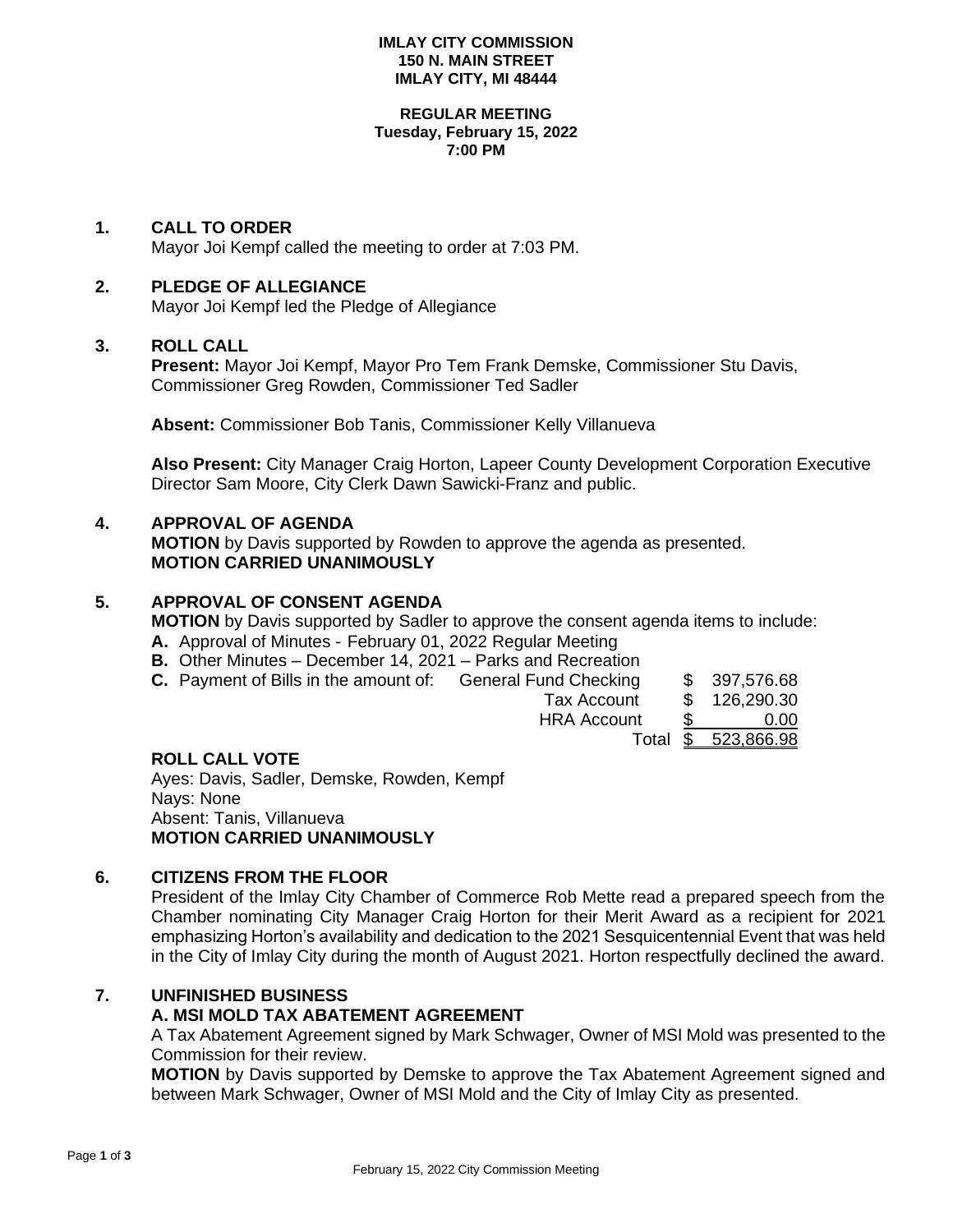#### **IMLAY CITY COMMISSION 150 N. MAIN STREET IMLAY CITY, MI 48444**

#### **REGULAR MEETING Tuesday, February 15, 2022 7:00 PM**

## **ROLL CALL VOTE**

Ayes: Davis, Demske, Rowden, Sadler, Kempf Nays: None Absent: Tanis, Villanueva **MOTION CARRIED UNANIMOUSLY**

## **8. PUBLIC HEARING**

# **A. PUCLIC HEARING TO CONSIDER ESTABLISHING AN INDUSTRIAL FACILITIES TAX EXEMPTION DISTRICT**

**MOTION** by Sadler and supported Davis to enter into Public Hearing to establish an Industrial Facilities Tax Exemption District for parcel #I19-85-256-040-51 commonly known as 2045 S Almont Avenue, Imlay City, MI 48444.

# **MOTION CARRIED UNANIMOUSLY**

Lapeer County Development Corporation Executive Director Sam Moore stated that this is a continuation of the process that began a year ago regarding the speculative building located at 2045 S Almont in Imlay City.

# **i. NOTICE AND PUBLICATIONS TO RECORD**

**MOTION** by Davis supported by Rowden to enter all notices and publications regarding establishing an Industrial Facilities Tax Exemption District at parcel #I19-85-256-040- 51 commonly known as 2045 S Almont Avenue, Imlay City, MI 48444 to record. **MOTION CARRIED UNANIMOUSLY**

# **ii. RESOLUTION 2022-02 – TO ESTABLISH AN INDUSTRIAL FACILITIES TAX EXEMPTION DISTRICT**

**MOTION** by Sadler supported by Davis to approve Resolution 2022-02 – to establish an Industrial Facilities Tax Exemption District at parcel #I19-85-256-040-51 commonly known as 2045 S Almont Avenue, Imlay City, MI 48444 as presented.

## **ROLL CALL VOTE**

Ayes: Sadler, Davis, Demske, Rowden, Kempf Nays: None Absent: Tanis, Villanueva

## **MOTION CARRIED UNANIMOUSLY**

## **B. PUBLIC HEARING TO CONSIDER AN APPLICATION FOR AN INDUSTRIAL FACILITIES TAX EXEMPTION CERTIFICATE**

**MOTION** by Davis and supported Rowden to enter into Public Hearing to approve an application for an Industrial Facilities Tax Exemption Certificate for parcel #I19-85-256-040-51 commonly known as 2045 S Almont Avenue, Imlay City, MI 48444.

# **MOTION CARRIED UNANIMOUSLY**

No Public Comment

# **i. NOTICE AND PUBLICATIONS TO RECORD**

**MOTION** by Sadler supported by Davis to enter all notices and publications regarding an application for an Industrial Facilities Tax Exemption Certificate at parcel #I19-85- 256-040-51 commonly known as 2045 S Almont Avenue, Imlay City, MI 48444. **MOTION CARRIED UNANIMOUSLY**

# **ii. RESOLUTION 2022-03 – TO APPROVE AN INDUSTRIAL FACILITIES TAX EXEMPTION CERTIFICATE**

**MOTION** by Rowden supported by Demske to approve Resolution 2022-03 – to approve an Industrial Facilities Tax Exemption Certificate for parcel #I19-85-256-040- 51 commonly known as 2045 S Almont Avenue, Imlay City, MI 48444 as presented.